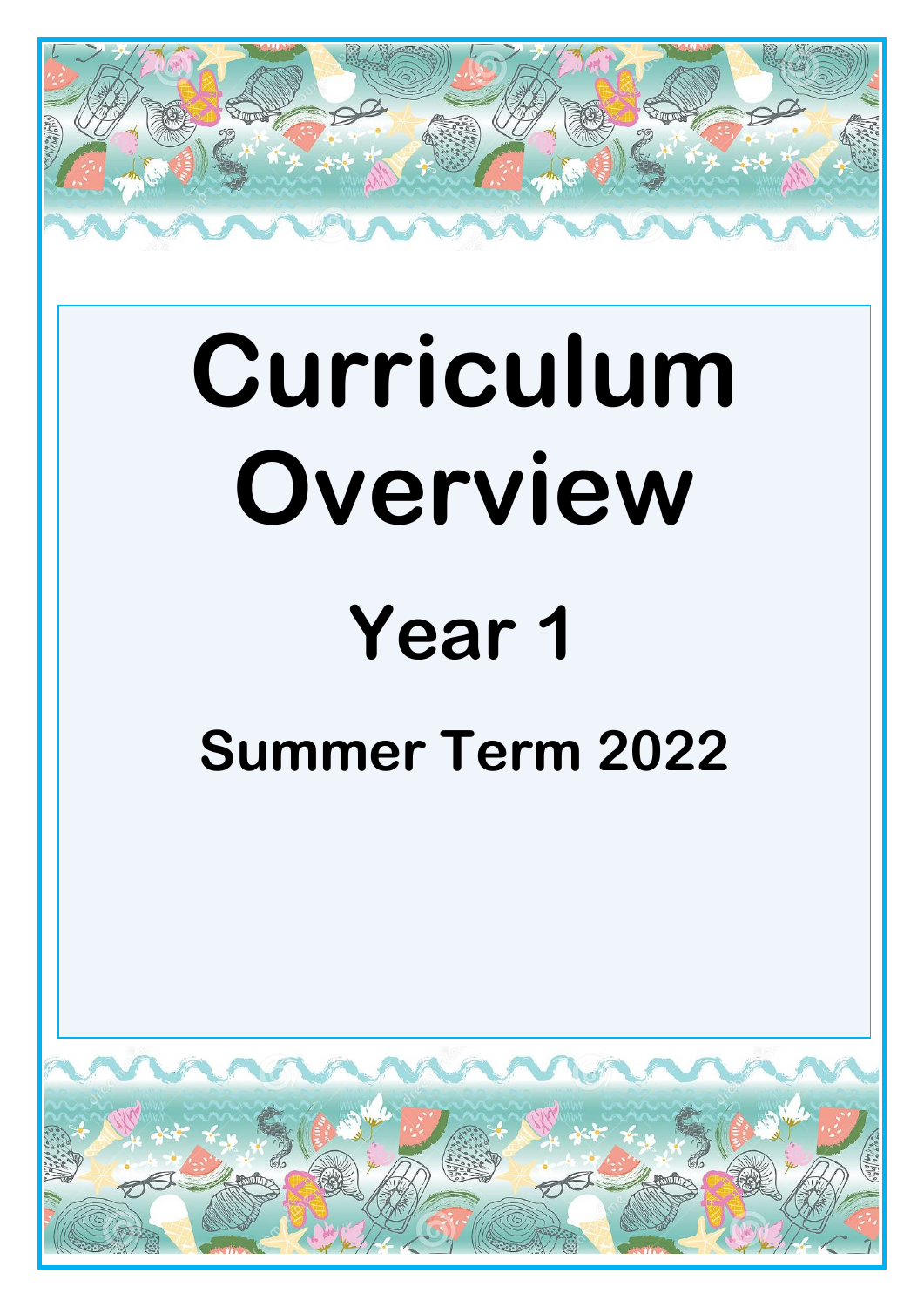#### **English**

Listen to and discuss a range of poems, stories and non fiction.

Continuation of individual reading programmes with attention to skills of comprehension and inference

Know letter names, phases 3, 4 & 5 phonemes and some alternatives, common exception words and words with more than one syllable.

Read words with contractions and understand the use of the apostrophe. Read words with suffixes.

Correctly spell words containing each of the phonemes already taught, common exception words and days of the week.

Write sentences using spaces, capital letters, full stops, question marks and exclamation marks.

Join words and clauses using 'and'.

Write from memory simple dictated sentences

Sequence sentences to form a short narrative or piece of information writing. Use descriptive language.

Spell words using the prefix 'un' and words with simple suffixes; plural 's' and 'es', verby ending 'ing', 'ed', 'er' and 'est'.

Continue pre-cursive handwriting and join some letters in words.

Use grammatical terminology.

#### **Mathematics**

Count to and across 100, forward and backwards.

Count in twos, fives and tens.

Know 2x, 5x and 10x multiplication tables.

Read and write numbers 1-20 in words.

Use language of order.

Recognise place value using apparatus to represent hundreds, tens and units.

Solve problems of addition and subtraction including missing number problems, using number facts to 20.

Solve problems of multiplication and division.

Double and halve and quarter numbers to 20.

Recognise and find a half, quarter and third of shape and quantity.

Measure, record and solve problems of time, (hour,  $\frac{1}{2}$  past,  $\frac{1}{4}$  past,  $\frac{1}{4}$  to), height, weight, length capacity and money (all coins, £5 and £10 notes)

Name and draw 2D shape, name and describe 3D shapes. Describe position, direction, movement and rotation  $(\frac{1}{2}, \frac{1}{4})$  and  $\frac{3}{4}$  turns)

| <b>Science</b>   | <b>Humanities</b>        |
|------------------|--------------------------|
| <b>Materials</b> | Famous People            |
| Summer           | The Great Fire of London |
| Recycling        | Florence Nightingale     |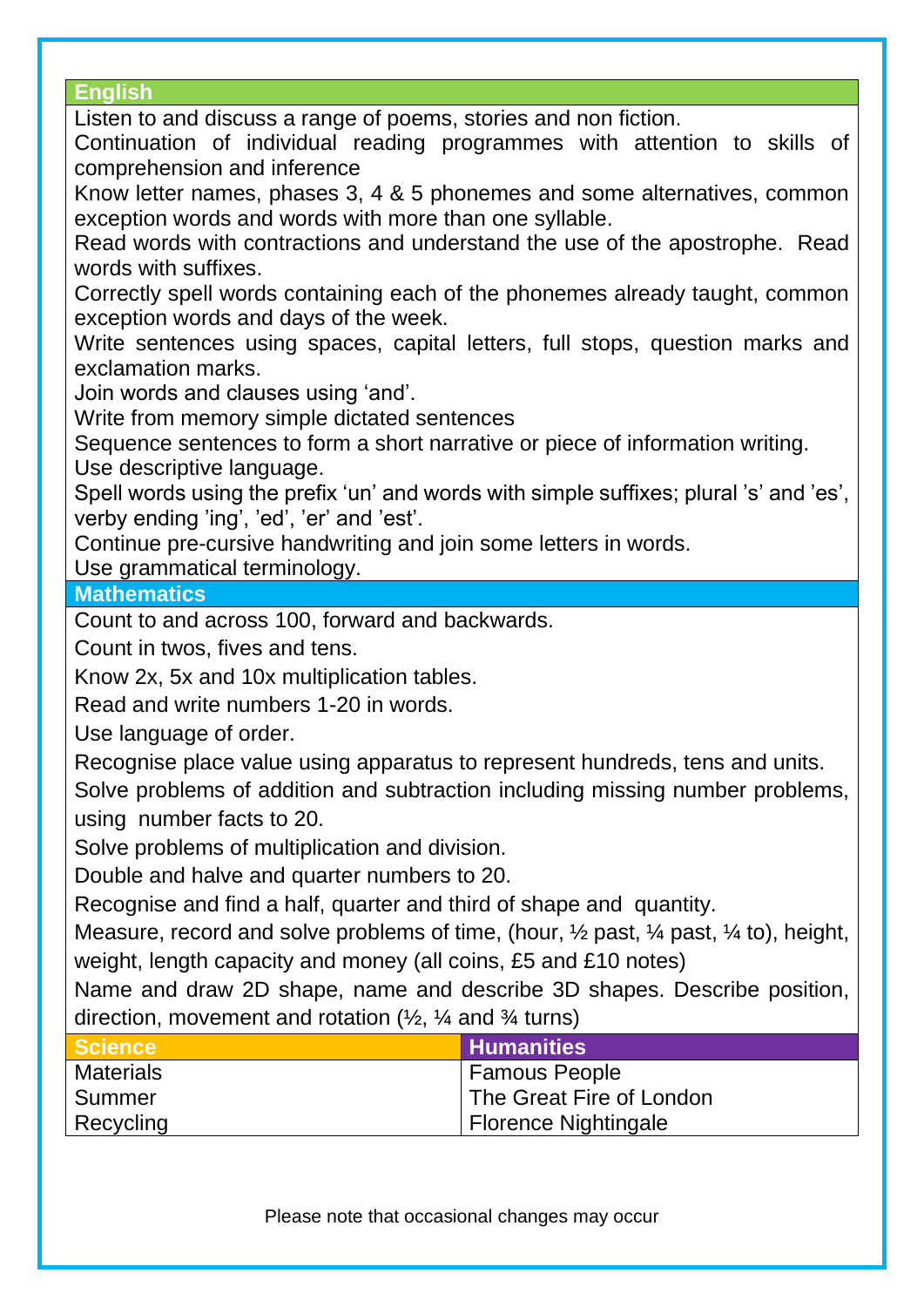| <b>Modern Foreign Languages</b>                                                                                                                                                                                                                                   | <b>Physical Education</b>                                                                                                                                                                                                               |
|-------------------------------------------------------------------------------------------------------------------------------------------------------------------------------------------------------------------------------------------------------------------|-----------------------------------------------------------------------------------------------------------------------------------------------------------------------------------------------------------------------------------------|
| <b>Spanish</b><br>All about school<br>Tell me when                                                                                                                                                                                                                | Athletics: running, jumping and<br>throwing.<br>Developing skills with bats, scoops and<br>hockey sticks.<br>Co-operation in partner, group and                                                                                         |
|                                                                                                                                                                                                                                                                   | class games, using and adapting rules.                                                                                                                                                                                                  |
| <b>Art &amp; Design</b>                                                                                                                                                                                                                                           | <b>Religious Education</b>                                                                                                                                                                                                              |
| Famous people                                                                                                                                                                                                                                                     | St George's Day                                                                                                                                                                                                                         |
| London                                                                                                                                                                                                                                                            | <b>Bible stories</b>                                                                                                                                                                                                                    |
| <b>Summer flowers</b><br>Father's Day cards and craft                                                                                                                                                                                                             | World religions                                                                                                                                                                                                                         |
| <b>Music</b>                                                                                                                                                                                                                                                      | <b>PSHCEE</b>                                                                                                                                                                                                                           |
| Increase song repertoire<br>Rhythmic and pitch notation<br>Listening skills<br>Music from the last 100 years<br>Preparation for performances                                                                                                                      | Living in the wider world<br>Rules/responsibilities<br>Money<br>Groups/communities<br>Internet<br>Needs of other living thing<br>When I grow up<br><b>Mental health</b><br>Sun safety<br>Environment<br>Moving on<br>People who help us |
| <b>Computing</b><br>To programme floor robots using a set<br>of commands<br>To begin to understand what an<br>algorithm is<br>To be able to debug a set of<br>commands if it goes wrong<br>To use directional language when<br>explaining the movement of a robot | $\sim$ 52                                                                                                                                                                                                                               |

Please note that occasional changes may occur